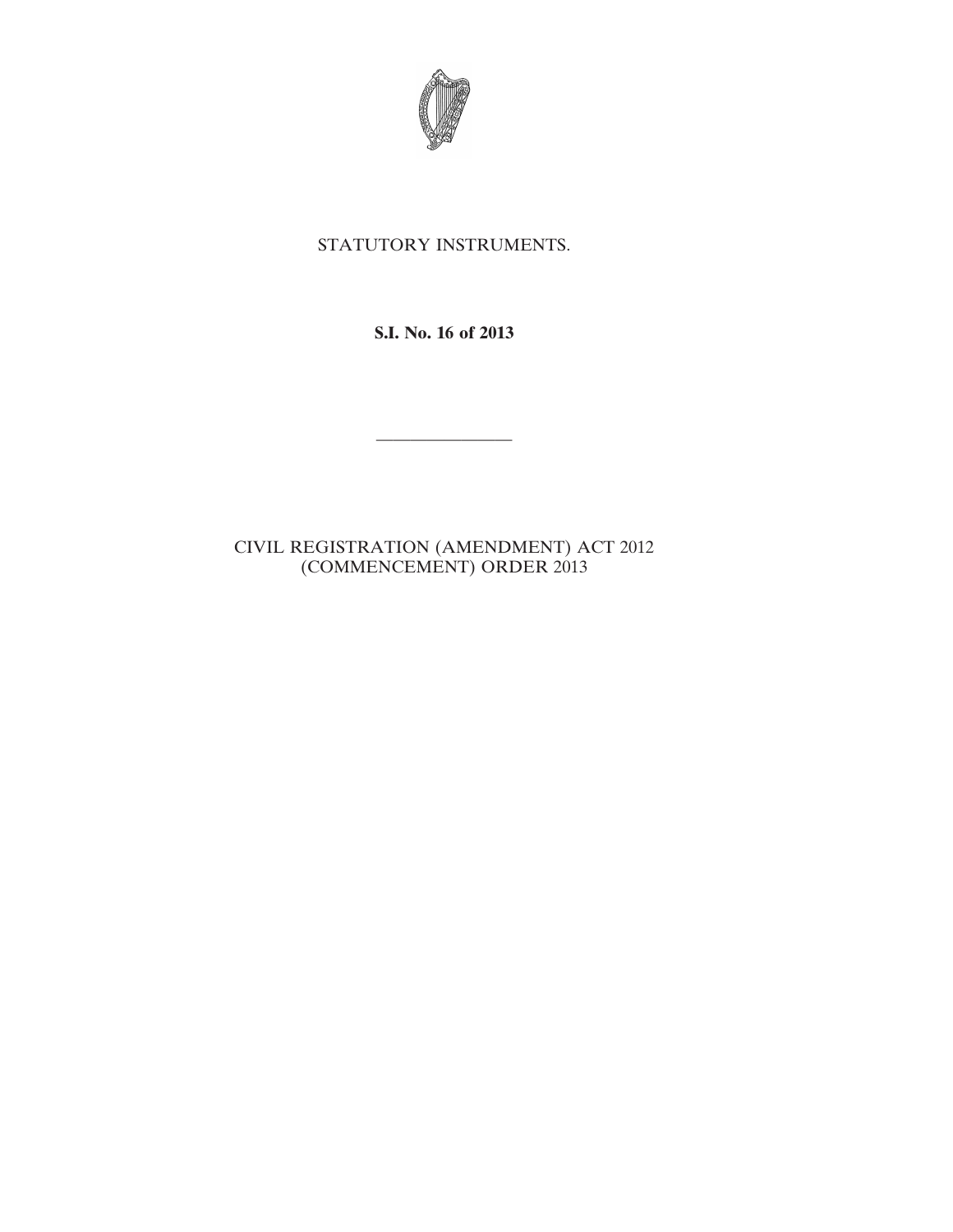## CIVIL REGISTRATION (AMENDMENT) ACT 2012 (COMMENCEMENT) ORDER 2013

I, JOAN BURTON, Minister for Social Protection, in exercise of the powers conferred on me by section 10(3) of the Civil Registration (Amendment) Act 2012 (No. 48 of 2012), hereby order as follows:

1. This Order may be cited as the Civil Registration (Amendment) Act 2012 (Commencement) Order 2013.

2. The 23rd day of January 2013 is appointed as the day on which the Civil Registration (Amendment) Act 2012 (No. 48 of 2012) comes into operation.



GIVEN under my Official Seal, 21 January 2013.

> JOAN BURTON, Minister for Social Protection.

*Notice of the making of this Statutory Instrument was published in "Iris Oifigiúil" of* 25*th January*, 2013.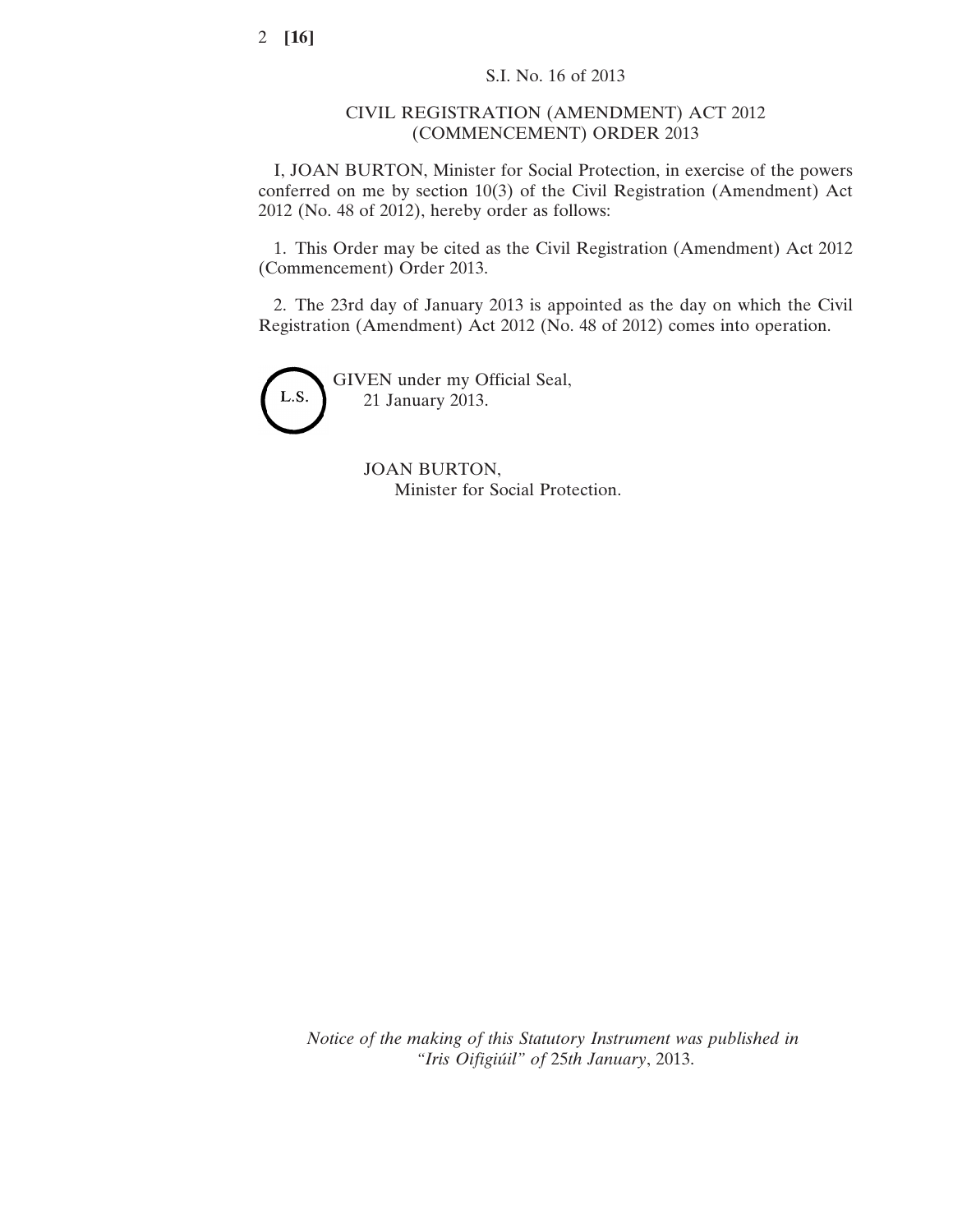**[16]** 3

## EXPLANATORY NOTE

The Civil Registration (Amendment) Act 2012 provides for the amendment and extension of certain provisions of the Civil Registration Act 2004 so as to extend the categories of bodies and organisations that may apply to an tArd-Chláraitheoir (the Registrar General) for the registration of members of that body or organisation to solemnise marriages. The Act provides for secular bodies, as defined in the Act, to apply for registration in the Register of Solemnisers which was established under the Civil Registration Act 2004. This Order provides for the commencement of the provisions of the Act from the 23rd of January 2013.